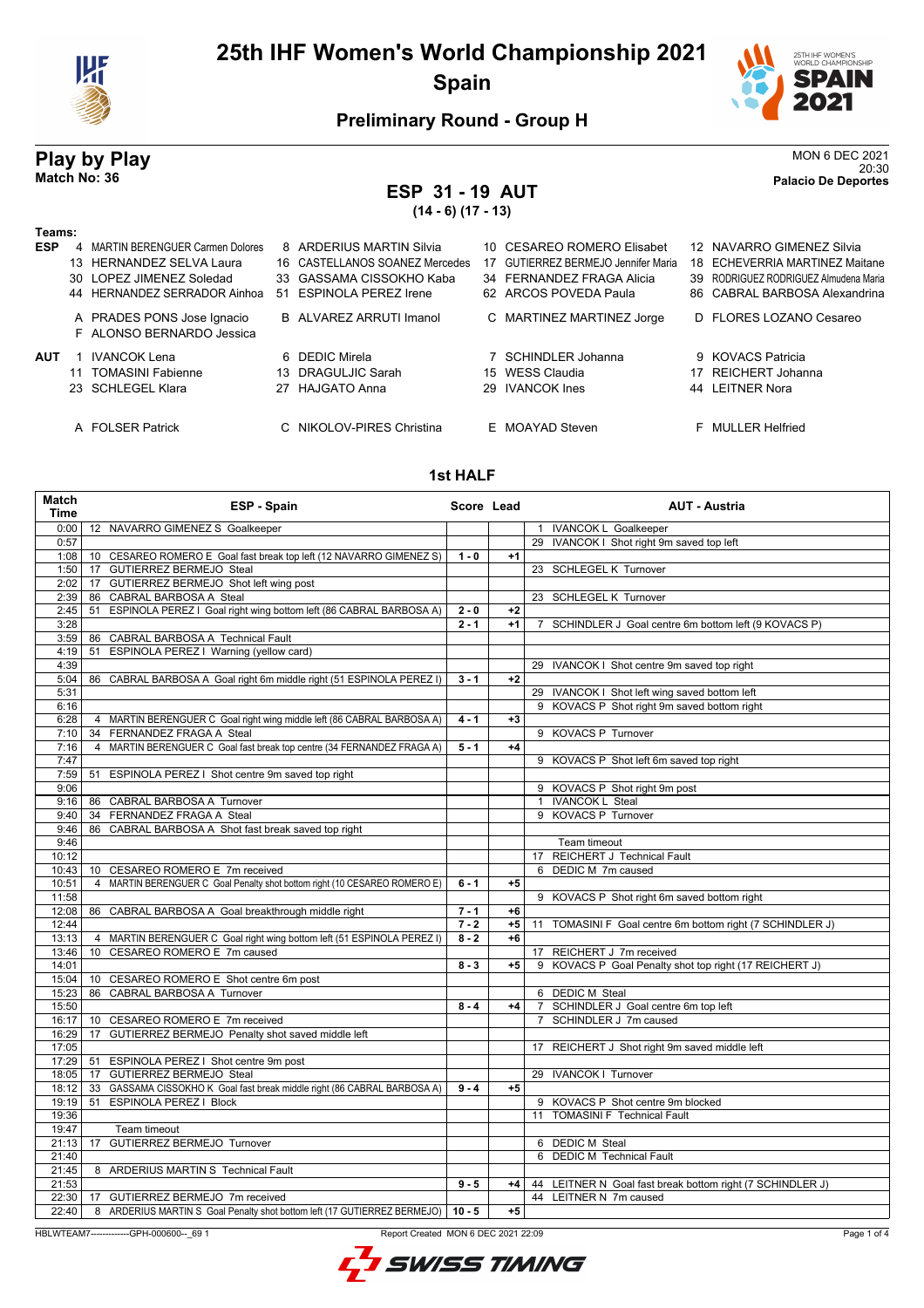



### **Preliminary Round - Group H**

#### **Play by Play** MON 6 DEC 2021 20:30 **Match No: 36 Palacio De Deportes**

**ESP 31 - 19 AUT (14 - 6) (17 - 13)**

#### **1st HALF**

| 24:02<br>17 REICHERT J Goal centre 9m bottom right<br>$10 - 6$<br>+4  <br>ARCOS POVEDA P 7m received<br>6 DEDIC M 7m caused<br>24:47<br>62<br>24:47<br>DEDIC M 2-minutes suspension<br>6<br>24:48<br>27 HAJGATO A for 1 IVANCOK L Goalkeeper Substitution<br>ARDERIUS MARTIN S Goal Penalty shot middle right (62 ARCOS POVEDA P)<br>24:48<br>8<br>$11 - 6$<br>$+5$<br>25:03<br>29 IVANCOK I for 27 HAJGATO A Empty goal<br>IVANCOK L for 7 SCHINDLER J Goalkeeper back<br>25:27<br>25:25<br>17 REICHERT J Shot right 9m missed<br>25:38<br>33<br>GASSAMA CISSOKHO K Goal centre 6m bottom right (8 ARDERIUS MARTIN S)<br>$12 - 6$<br>$+6$<br>25:47<br>SCHINDLER J for 1 IVANCOK L Empty goal<br>9 KOVACS P Technical Fault<br>26:29<br>26:36<br>IVANCOK L for 17 REICHERT J Goalkeeper back<br>17<br>GUTIERREZ BERMEJO Goal empty goal middle centre<br>$+7$<br>26:34<br>$13 - 6$<br>27:34<br>REICHERT J Shot left 9m saved top right<br>17<br>27:47<br>6 DEDIC M Shot left wing post<br>8 ARDERIUS MARTIN S Shot left 6m post<br>27:52<br>62 ARCOS POVEDA P Shot left 6m saved middle right<br>28:06<br>17 REICHERT J Shot left 9m saved bottom left<br>28:48<br>ECHEVERRIA MARTINE Goal fast break middle right (12 NAVARRO GIMENEZ S)<br>28:54<br>18<br>$14 - 6$<br>$+8$<br>17 REICHERT J Technical Fault<br>29:21<br><b>GASSAMA CISSOKHO K Technical Fault</b><br>29:29<br>33<br>30:00<br>REICHERT J Shot centre 9m saved top right<br>17 | Match<br>Time | <b>ESP - Spain</b> | Score Lead | <b>AUT - Austria</b> |
|------------------------------------------------------------------------------------------------------------------------------------------------------------------------------------------------------------------------------------------------------------------------------------------------------------------------------------------------------------------------------------------------------------------------------------------------------------------------------------------------------------------------------------------------------------------------------------------------------------------------------------------------------------------------------------------------------------------------------------------------------------------------------------------------------------------------------------------------------------------------------------------------------------------------------------------------------------------------------------------------------------------------------------------------------------------------------------------------------------------------------------------------------------------------------------------------------------------------------------------------------------------------------------------------------------------------------------------------------------------------------------------------------------------------------------------------|---------------|--------------------|------------|----------------------|
|                                                                                                                                                                                                                                                                                                                                                                                                                                                                                                                                                                                                                                                                                                                                                                                                                                                                                                                                                                                                                                                                                                                                                                                                                                                                                                                                                                                                                                                |               |                    |            |                      |
|                                                                                                                                                                                                                                                                                                                                                                                                                                                                                                                                                                                                                                                                                                                                                                                                                                                                                                                                                                                                                                                                                                                                                                                                                                                                                                                                                                                                                                                |               |                    |            |                      |
|                                                                                                                                                                                                                                                                                                                                                                                                                                                                                                                                                                                                                                                                                                                                                                                                                                                                                                                                                                                                                                                                                                                                                                                                                                                                                                                                                                                                                                                |               |                    |            |                      |
|                                                                                                                                                                                                                                                                                                                                                                                                                                                                                                                                                                                                                                                                                                                                                                                                                                                                                                                                                                                                                                                                                                                                                                                                                                                                                                                                                                                                                                                |               |                    |            |                      |
|                                                                                                                                                                                                                                                                                                                                                                                                                                                                                                                                                                                                                                                                                                                                                                                                                                                                                                                                                                                                                                                                                                                                                                                                                                                                                                                                                                                                                                                |               |                    |            |                      |
|                                                                                                                                                                                                                                                                                                                                                                                                                                                                                                                                                                                                                                                                                                                                                                                                                                                                                                                                                                                                                                                                                                                                                                                                                                                                                                                                                                                                                                                |               |                    |            |                      |
|                                                                                                                                                                                                                                                                                                                                                                                                                                                                                                                                                                                                                                                                                                                                                                                                                                                                                                                                                                                                                                                                                                                                                                                                                                                                                                                                                                                                                                                |               |                    |            |                      |
|                                                                                                                                                                                                                                                                                                                                                                                                                                                                                                                                                                                                                                                                                                                                                                                                                                                                                                                                                                                                                                                                                                                                                                                                                                                                                                                                                                                                                                                |               |                    |            |                      |
|                                                                                                                                                                                                                                                                                                                                                                                                                                                                                                                                                                                                                                                                                                                                                                                                                                                                                                                                                                                                                                                                                                                                                                                                                                                                                                                                                                                                                                                |               |                    |            |                      |
|                                                                                                                                                                                                                                                                                                                                                                                                                                                                                                                                                                                                                                                                                                                                                                                                                                                                                                                                                                                                                                                                                                                                                                                                                                                                                                                                                                                                                                                |               |                    |            |                      |
|                                                                                                                                                                                                                                                                                                                                                                                                                                                                                                                                                                                                                                                                                                                                                                                                                                                                                                                                                                                                                                                                                                                                                                                                                                                                                                                                                                                                                                                |               |                    |            |                      |
|                                                                                                                                                                                                                                                                                                                                                                                                                                                                                                                                                                                                                                                                                                                                                                                                                                                                                                                                                                                                                                                                                                                                                                                                                                                                                                                                                                                                                                                |               |                    |            |                      |
|                                                                                                                                                                                                                                                                                                                                                                                                                                                                                                                                                                                                                                                                                                                                                                                                                                                                                                                                                                                                                                                                                                                                                                                                                                                                                                                                                                                                                                                |               |                    |            |                      |
|                                                                                                                                                                                                                                                                                                                                                                                                                                                                                                                                                                                                                                                                                                                                                                                                                                                                                                                                                                                                                                                                                                                                                                                                                                                                                                                                                                                                                                                |               |                    |            |                      |
|                                                                                                                                                                                                                                                                                                                                                                                                                                                                                                                                                                                                                                                                                                                                                                                                                                                                                                                                                                                                                                                                                                                                                                                                                                                                                                                                                                                                                                                |               |                    |            |                      |
|                                                                                                                                                                                                                                                                                                                                                                                                                                                                                                                                                                                                                                                                                                                                                                                                                                                                                                                                                                                                                                                                                                                                                                                                                                                                                                                                                                                                                                                |               |                    |            |                      |
|                                                                                                                                                                                                                                                                                                                                                                                                                                                                                                                                                                                                                                                                                                                                                                                                                                                                                                                                                                                                                                                                                                                                                                                                                                                                                                                                                                                                                                                |               |                    |            |                      |
|                                                                                                                                                                                                                                                                                                                                                                                                                                                                                                                                                                                                                                                                                                                                                                                                                                                                                                                                                                                                                                                                                                                                                                                                                                                                                                                                                                                                                                                |               |                    |            |                      |
|                                                                                                                                                                                                                                                                                                                                                                                                                                                                                                                                                                                                                                                                                                                                                                                                                                                                                                                                                                                                                                                                                                                                                                                                                                                                                                                                                                                                                                                |               |                    |            |                      |
|                                                                                                                                                                                                                                                                                                                                                                                                                                                                                                                                                                                                                                                                                                                                                                                                                                                                                                                                                                                                                                                                                                                                                                                                                                                                                                                                                                                                                                                |               |                    |            |                      |
|                                                                                                                                                                                                                                                                                                                                                                                                                                                                                                                                                                                                                                                                                                                                                                                                                                                                                                                                                                                                                                                                                                                                                                                                                                                                                                                                                                                                                                                |               |                    |            |                      |
|                                                                                                                                                                                                                                                                                                                                                                                                                                                                                                                                                                                                                                                                                                                                                                                                                                                                                                                                                                                                                                                                                                                                                                                                                                                                                                                                                                                                                                                |               |                    |            |                      |

#### **2nd HALF**

| 30:00<br>16 CASTELLANOS SOANEZ Goalkeeper<br>1 IVANCOK L Goalkeeper<br>39 RODRIGUEZ RODRIGUE Technical Fault<br>30:28<br>30:58<br>44 LEITNER N Technical Fault<br>31:02<br>16 CASTELLANOS SOANEZ Goal empty goal middle centre<br>$15 - 6$<br>$+9$<br>31:12<br>23 SCHLEGEL K for 1 IVANCOK L Empty goal<br>86 CABRAL BARBOSA A 7m caused<br>23 SCHLEGEL K 7m received<br>31:25<br>31:33<br>12 NAVARRO GIMENEZ S for 16 CASTELLANOS SOANEZ Goalkeeper Substitution<br>31:33<br>1 IVANCOK L for 23 SCHLEGEL K Goalkeeper back<br>31:41<br>9 KOVACS P Goal Penalty shot bottom left (23 SCHLEGEL K)<br>$15 - 7$<br>$+8$<br>31:51<br>16 CASTELLANOS SOANEZ for 12 NAVARRO GIMENEZ S Goalkeeper Substitution<br>86 CABRAL BARBOSA A Shot right 9m missed<br>32:52<br>33:05<br>23 SCHLEGEL K for 1 IVANCOK L Empty goal<br>1 IVANCOK L for 23 SCHLEGEL K Goalkeeper back<br>33:31<br>29 IVANCOK I Goal left 6m bottom left (7 SCHINDLER J)<br>33:31<br>$15 - 8$<br>$+7$<br>34:16<br>86 CABRAL BARBOSA A Shot centre 6m saved top right<br>34:27<br>23 SCHLEGEL K for 1 IVANCOK L Empty goal<br>23 SCHLEGEL K 7m received<br>34:46<br>10 CESAREO ROMERO E 7m caused<br>12 NAVARRO GIMENEZ S for 16 CASTELLANOS SOANEZ Goalkeeper Substitution<br>35:01<br>35:01<br>1 IVANCOK L for 23 SCHLEGEL K Goalkeeper back<br>35:01<br>$15 - 9$<br>KOVACS P Goal Penalty shot bottom left (23 SCHLEGEL K)<br>+6<br>9<br>CASTELLANOS SOANEZ for 12 NAVARRO GIMENEZ S Goalkeeper Substitution<br>35:19<br>16<br>HERNANDEZ SERRADOR 7m received<br>6 DEDIC M 7m caused<br>35:39<br>44<br>35:39<br>6 DEDIC M 2-minutes suspension<br>35:40<br>4 MARTIN BERENGUER C Goal Penalty shot bottom right (44 HERNANDEZ SERRADOR)<br>$16 - 9$<br>$+7$<br>35:52<br>17 REICHERT J for 1 IVANCOK L Empty goal<br>15 WESS C Shot right wing saved middle left<br>36:34<br>1 IVANCOK L for 9 KOVACS P Goalkeeper back<br>36:42<br>4 MARTIN BERENGUER C Goal right wing top left (86 CABRAL BARBOSA A)<br>36:46<br>$17 - 9$<br>$+8$<br>9 KOVACS P for 1 IVANCOK L Empty goal<br>36:55<br>7 SCHINDLER J Turnover<br>37:14<br>86 CABRAL BARBOSA A Steal<br>86 CABRAL BARBOSA A Goal empty goal middle centre<br>37:19<br>$18 - 9$<br>+9<br>37:46<br>1 IVANCOK L for 6 DEDIC M Goalkeeper back<br>38:02<br>44 LEITNER N Goal centre 6m bottom centre (17 REICHERT J)<br>$18 - 10$<br>+8<br>38:31<br>34 FERNANDEZ FRAGA A Shot centre 6m saved middle right<br>38:44<br>6 DEDIC M for 1 IVANCOK L Empty goal<br>23 SCHLEGEL K 7m received<br>39:00<br>86 CABRAL BARBOSA A 7m caused<br>12 NAVARRO GIMENEZ S for 16 CASTELLANOS SOANEZ Goalkeeper Substitution<br>39:09<br>39:16<br>IVANCOK L for 23 SCHLEGEL K Goalkeeper back<br>$\mathbf{1}$<br>$18 - 11$<br>9 KOVACS P Goal Penalty shot bottom centre (23 SCHLEGEL K)<br>39:13<br>+7<br>16 CASTELLANOS SOANEZ for 12 NAVARRO GIMENEZ S Goalkeeper Substitution<br>39:40<br>CABRAL BARBOSA A Goal left 6m bottom centre (39 RODRIGUEZ RODRIGUE)<br>39:50<br>$19 - 11$<br>86<br>$+8$<br>40:01<br>23 SCHLEGEL K for 1 IVANCOK L Empty goal | Match<br><b>Time</b> | ESP - Spain | Score Lead | <b>AUT - Austria</b> |
|------------------------------------------------------------------------------------------------------------------------------------------------------------------------------------------------------------------------------------------------------------------------------------------------------------------------------------------------------------------------------------------------------------------------------------------------------------------------------------------------------------------------------------------------------------------------------------------------------------------------------------------------------------------------------------------------------------------------------------------------------------------------------------------------------------------------------------------------------------------------------------------------------------------------------------------------------------------------------------------------------------------------------------------------------------------------------------------------------------------------------------------------------------------------------------------------------------------------------------------------------------------------------------------------------------------------------------------------------------------------------------------------------------------------------------------------------------------------------------------------------------------------------------------------------------------------------------------------------------------------------------------------------------------------------------------------------------------------------------------------------------------------------------------------------------------------------------------------------------------------------------------------------------------------------------------------------------------------------------------------------------------------------------------------------------------------------------------------------------------------------------------------------------------------------------------------------------------------------------------------------------------------------------------------------------------------------------------------------------------------------------------------------------------------------------------------------------------------------------------------------------------------------------------------------------------------------------------------------------------------------------------------------------------------------------------------------------------------------------------------------------------------------------------------------------------------------------------------------------------------------------------------------------------------------------------------------------------------------------------------------------------------------------------------------|----------------------|-------------|------------|----------------------|
|                                                                                                                                                                                                                                                                                                                                                                                                                                                                                                                                                                                                                                                                                                                                                                                                                                                                                                                                                                                                                                                                                                                                                                                                                                                                                                                                                                                                                                                                                                                                                                                                                                                                                                                                                                                                                                                                                                                                                                                                                                                                                                                                                                                                                                                                                                                                                                                                                                                                                                                                                                                                                                                                                                                                                                                                                                                                                                                                                                                                                                                      |                      |             |            |                      |
|                                                                                                                                                                                                                                                                                                                                                                                                                                                                                                                                                                                                                                                                                                                                                                                                                                                                                                                                                                                                                                                                                                                                                                                                                                                                                                                                                                                                                                                                                                                                                                                                                                                                                                                                                                                                                                                                                                                                                                                                                                                                                                                                                                                                                                                                                                                                                                                                                                                                                                                                                                                                                                                                                                                                                                                                                                                                                                                                                                                                                                                      |                      |             |            |                      |
|                                                                                                                                                                                                                                                                                                                                                                                                                                                                                                                                                                                                                                                                                                                                                                                                                                                                                                                                                                                                                                                                                                                                                                                                                                                                                                                                                                                                                                                                                                                                                                                                                                                                                                                                                                                                                                                                                                                                                                                                                                                                                                                                                                                                                                                                                                                                                                                                                                                                                                                                                                                                                                                                                                                                                                                                                                                                                                                                                                                                                                                      |                      |             |            |                      |
|                                                                                                                                                                                                                                                                                                                                                                                                                                                                                                                                                                                                                                                                                                                                                                                                                                                                                                                                                                                                                                                                                                                                                                                                                                                                                                                                                                                                                                                                                                                                                                                                                                                                                                                                                                                                                                                                                                                                                                                                                                                                                                                                                                                                                                                                                                                                                                                                                                                                                                                                                                                                                                                                                                                                                                                                                                                                                                                                                                                                                                                      |                      |             |            |                      |
|                                                                                                                                                                                                                                                                                                                                                                                                                                                                                                                                                                                                                                                                                                                                                                                                                                                                                                                                                                                                                                                                                                                                                                                                                                                                                                                                                                                                                                                                                                                                                                                                                                                                                                                                                                                                                                                                                                                                                                                                                                                                                                                                                                                                                                                                                                                                                                                                                                                                                                                                                                                                                                                                                                                                                                                                                                                                                                                                                                                                                                                      |                      |             |            |                      |
|                                                                                                                                                                                                                                                                                                                                                                                                                                                                                                                                                                                                                                                                                                                                                                                                                                                                                                                                                                                                                                                                                                                                                                                                                                                                                                                                                                                                                                                                                                                                                                                                                                                                                                                                                                                                                                                                                                                                                                                                                                                                                                                                                                                                                                                                                                                                                                                                                                                                                                                                                                                                                                                                                                                                                                                                                                                                                                                                                                                                                                                      |                      |             |            |                      |
|                                                                                                                                                                                                                                                                                                                                                                                                                                                                                                                                                                                                                                                                                                                                                                                                                                                                                                                                                                                                                                                                                                                                                                                                                                                                                                                                                                                                                                                                                                                                                                                                                                                                                                                                                                                                                                                                                                                                                                                                                                                                                                                                                                                                                                                                                                                                                                                                                                                                                                                                                                                                                                                                                                                                                                                                                                                                                                                                                                                                                                                      |                      |             |            |                      |
|                                                                                                                                                                                                                                                                                                                                                                                                                                                                                                                                                                                                                                                                                                                                                                                                                                                                                                                                                                                                                                                                                                                                                                                                                                                                                                                                                                                                                                                                                                                                                                                                                                                                                                                                                                                                                                                                                                                                                                                                                                                                                                                                                                                                                                                                                                                                                                                                                                                                                                                                                                                                                                                                                                                                                                                                                                                                                                                                                                                                                                                      |                      |             |            |                      |
|                                                                                                                                                                                                                                                                                                                                                                                                                                                                                                                                                                                                                                                                                                                                                                                                                                                                                                                                                                                                                                                                                                                                                                                                                                                                                                                                                                                                                                                                                                                                                                                                                                                                                                                                                                                                                                                                                                                                                                                                                                                                                                                                                                                                                                                                                                                                                                                                                                                                                                                                                                                                                                                                                                                                                                                                                                                                                                                                                                                                                                                      |                      |             |            |                      |
|                                                                                                                                                                                                                                                                                                                                                                                                                                                                                                                                                                                                                                                                                                                                                                                                                                                                                                                                                                                                                                                                                                                                                                                                                                                                                                                                                                                                                                                                                                                                                                                                                                                                                                                                                                                                                                                                                                                                                                                                                                                                                                                                                                                                                                                                                                                                                                                                                                                                                                                                                                                                                                                                                                                                                                                                                                                                                                                                                                                                                                                      |                      |             |            |                      |
|                                                                                                                                                                                                                                                                                                                                                                                                                                                                                                                                                                                                                                                                                                                                                                                                                                                                                                                                                                                                                                                                                                                                                                                                                                                                                                                                                                                                                                                                                                                                                                                                                                                                                                                                                                                                                                                                                                                                                                                                                                                                                                                                                                                                                                                                                                                                                                                                                                                                                                                                                                                                                                                                                                                                                                                                                                                                                                                                                                                                                                                      |                      |             |            |                      |
|                                                                                                                                                                                                                                                                                                                                                                                                                                                                                                                                                                                                                                                                                                                                                                                                                                                                                                                                                                                                                                                                                                                                                                                                                                                                                                                                                                                                                                                                                                                                                                                                                                                                                                                                                                                                                                                                                                                                                                                                                                                                                                                                                                                                                                                                                                                                                                                                                                                                                                                                                                                                                                                                                                                                                                                                                                                                                                                                                                                                                                                      |                      |             |            |                      |
|                                                                                                                                                                                                                                                                                                                                                                                                                                                                                                                                                                                                                                                                                                                                                                                                                                                                                                                                                                                                                                                                                                                                                                                                                                                                                                                                                                                                                                                                                                                                                                                                                                                                                                                                                                                                                                                                                                                                                                                                                                                                                                                                                                                                                                                                                                                                                                                                                                                                                                                                                                                                                                                                                                                                                                                                                                                                                                                                                                                                                                                      |                      |             |            |                      |
|                                                                                                                                                                                                                                                                                                                                                                                                                                                                                                                                                                                                                                                                                                                                                                                                                                                                                                                                                                                                                                                                                                                                                                                                                                                                                                                                                                                                                                                                                                                                                                                                                                                                                                                                                                                                                                                                                                                                                                                                                                                                                                                                                                                                                                                                                                                                                                                                                                                                                                                                                                                                                                                                                                                                                                                                                                                                                                                                                                                                                                                      |                      |             |            |                      |
|                                                                                                                                                                                                                                                                                                                                                                                                                                                                                                                                                                                                                                                                                                                                                                                                                                                                                                                                                                                                                                                                                                                                                                                                                                                                                                                                                                                                                                                                                                                                                                                                                                                                                                                                                                                                                                                                                                                                                                                                                                                                                                                                                                                                                                                                                                                                                                                                                                                                                                                                                                                                                                                                                                                                                                                                                                                                                                                                                                                                                                                      |                      |             |            |                      |
|                                                                                                                                                                                                                                                                                                                                                                                                                                                                                                                                                                                                                                                                                                                                                                                                                                                                                                                                                                                                                                                                                                                                                                                                                                                                                                                                                                                                                                                                                                                                                                                                                                                                                                                                                                                                                                                                                                                                                                                                                                                                                                                                                                                                                                                                                                                                                                                                                                                                                                                                                                                                                                                                                                                                                                                                                                                                                                                                                                                                                                                      |                      |             |            |                      |
|                                                                                                                                                                                                                                                                                                                                                                                                                                                                                                                                                                                                                                                                                                                                                                                                                                                                                                                                                                                                                                                                                                                                                                                                                                                                                                                                                                                                                                                                                                                                                                                                                                                                                                                                                                                                                                                                                                                                                                                                                                                                                                                                                                                                                                                                                                                                                                                                                                                                                                                                                                                                                                                                                                                                                                                                                                                                                                                                                                                                                                                      |                      |             |            |                      |
|                                                                                                                                                                                                                                                                                                                                                                                                                                                                                                                                                                                                                                                                                                                                                                                                                                                                                                                                                                                                                                                                                                                                                                                                                                                                                                                                                                                                                                                                                                                                                                                                                                                                                                                                                                                                                                                                                                                                                                                                                                                                                                                                                                                                                                                                                                                                                                                                                                                                                                                                                                                                                                                                                                                                                                                                                                                                                                                                                                                                                                                      |                      |             |            |                      |
|                                                                                                                                                                                                                                                                                                                                                                                                                                                                                                                                                                                                                                                                                                                                                                                                                                                                                                                                                                                                                                                                                                                                                                                                                                                                                                                                                                                                                                                                                                                                                                                                                                                                                                                                                                                                                                                                                                                                                                                                                                                                                                                                                                                                                                                                                                                                                                                                                                                                                                                                                                                                                                                                                                                                                                                                                                                                                                                                                                                                                                                      |                      |             |            |                      |
|                                                                                                                                                                                                                                                                                                                                                                                                                                                                                                                                                                                                                                                                                                                                                                                                                                                                                                                                                                                                                                                                                                                                                                                                                                                                                                                                                                                                                                                                                                                                                                                                                                                                                                                                                                                                                                                                                                                                                                                                                                                                                                                                                                                                                                                                                                                                                                                                                                                                                                                                                                                                                                                                                                                                                                                                                                                                                                                                                                                                                                                      |                      |             |            |                      |
|                                                                                                                                                                                                                                                                                                                                                                                                                                                                                                                                                                                                                                                                                                                                                                                                                                                                                                                                                                                                                                                                                                                                                                                                                                                                                                                                                                                                                                                                                                                                                                                                                                                                                                                                                                                                                                                                                                                                                                                                                                                                                                                                                                                                                                                                                                                                                                                                                                                                                                                                                                                                                                                                                                                                                                                                                                                                                                                                                                                                                                                      |                      |             |            |                      |
|                                                                                                                                                                                                                                                                                                                                                                                                                                                                                                                                                                                                                                                                                                                                                                                                                                                                                                                                                                                                                                                                                                                                                                                                                                                                                                                                                                                                                                                                                                                                                                                                                                                                                                                                                                                                                                                                                                                                                                                                                                                                                                                                                                                                                                                                                                                                                                                                                                                                                                                                                                                                                                                                                                                                                                                                                                                                                                                                                                                                                                                      |                      |             |            |                      |
|                                                                                                                                                                                                                                                                                                                                                                                                                                                                                                                                                                                                                                                                                                                                                                                                                                                                                                                                                                                                                                                                                                                                                                                                                                                                                                                                                                                                                                                                                                                                                                                                                                                                                                                                                                                                                                                                                                                                                                                                                                                                                                                                                                                                                                                                                                                                                                                                                                                                                                                                                                                                                                                                                                                                                                                                                                                                                                                                                                                                                                                      |                      |             |            |                      |
|                                                                                                                                                                                                                                                                                                                                                                                                                                                                                                                                                                                                                                                                                                                                                                                                                                                                                                                                                                                                                                                                                                                                                                                                                                                                                                                                                                                                                                                                                                                                                                                                                                                                                                                                                                                                                                                                                                                                                                                                                                                                                                                                                                                                                                                                                                                                                                                                                                                                                                                                                                                                                                                                                                                                                                                                                                                                                                                                                                                                                                                      |                      |             |            |                      |
|                                                                                                                                                                                                                                                                                                                                                                                                                                                                                                                                                                                                                                                                                                                                                                                                                                                                                                                                                                                                                                                                                                                                                                                                                                                                                                                                                                                                                                                                                                                                                                                                                                                                                                                                                                                                                                                                                                                                                                                                                                                                                                                                                                                                                                                                                                                                                                                                                                                                                                                                                                                                                                                                                                                                                                                                                                                                                                                                                                                                                                                      |                      |             |            |                      |
|                                                                                                                                                                                                                                                                                                                                                                                                                                                                                                                                                                                                                                                                                                                                                                                                                                                                                                                                                                                                                                                                                                                                                                                                                                                                                                                                                                                                                                                                                                                                                                                                                                                                                                                                                                                                                                                                                                                                                                                                                                                                                                                                                                                                                                                                                                                                                                                                                                                                                                                                                                                                                                                                                                                                                                                                                                                                                                                                                                                                                                                      |                      |             |            |                      |
|                                                                                                                                                                                                                                                                                                                                                                                                                                                                                                                                                                                                                                                                                                                                                                                                                                                                                                                                                                                                                                                                                                                                                                                                                                                                                                                                                                                                                                                                                                                                                                                                                                                                                                                                                                                                                                                                                                                                                                                                                                                                                                                                                                                                                                                                                                                                                                                                                                                                                                                                                                                                                                                                                                                                                                                                                                                                                                                                                                                                                                                      |                      |             |            |                      |
|                                                                                                                                                                                                                                                                                                                                                                                                                                                                                                                                                                                                                                                                                                                                                                                                                                                                                                                                                                                                                                                                                                                                                                                                                                                                                                                                                                                                                                                                                                                                                                                                                                                                                                                                                                                                                                                                                                                                                                                                                                                                                                                                                                                                                                                                                                                                                                                                                                                                                                                                                                                                                                                                                                                                                                                                                                                                                                                                                                                                                                                      |                      |             |            |                      |
|                                                                                                                                                                                                                                                                                                                                                                                                                                                                                                                                                                                                                                                                                                                                                                                                                                                                                                                                                                                                                                                                                                                                                                                                                                                                                                                                                                                                                                                                                                                                                                                                                                                                                                                                                                                                                                                                                                                                                                                                                                                                                                                                                                                                                                                                                                                                                                                                                                                                                                                                                                                                                                                                                                                                                                                                                                                                                                                                                                                                                                                      |                      |             |            |                      |
|                                                                                                                                                                                                                                                                                                                                                                                                                                                                                                                                                                                                                                                                                                                                                                                                                                                                                                                                                                                                                                                                                                                                                                                                                                                                                                                                                                                                                                                                                                                                                                                                                                                                                                                                                                                                                                                                                                                                                                                                                                                                                                                                                                                                                                                                                                                                                                                                                                                                                                                                                                                                                                                                                                                                                                                                                                                                                                                                                                                                                                                      |                      |             |            |                      |
|                                                                                                                                                                                                                                                                                                                                                                                                                                                                                                                                                                                                                                                                                                                                                                                                                                                                                                                                                                                                                                                                                                                                                                                                                                                                                                                                                                                                                                                                                                                                                                                                                                                                                                                                                                                                                                                                                                                                                                                                                                                                                                                                                                                                                                                                                                                                                                                                                                                                                                                                                                                                                                                                                                                                                                                                                                                                                                                                                                                                                                                      |                      |             |            |                      |
|                                                                                                                                                                                                                                                                                                                                                                                                                                                                                                                                                                                                                                                                                                                                                                                                                                                                                                                                                                                                                                                                                                                                                                                                                                                                                                                                                                                                                                                                                                                                                                                                                                                                                                                                                                                                                                                                                                                                                                                                                                                                                                                                                                                                                                                                                                                                                                                                                                                                                                                                                                                                                                                                                                                                                                                                                                                                                                                                                                                                                                                      |                      |             |            |                      |
|                                                                                                                                                                                                                                                                                                                                                                                                                                                                                                                                                                                                                                                                                                                                                                                                                                                                                                                                                                                                                                                                                                                                                                                                                                                                                                                                                                                                                                                                                                                                                                                                                                                                                                                                                                                                                                                                                                                                                                                                                                                                                                                                                                                                                                                                                                                                                                                                                                                                                                                                                                                                                                                                                                                                                                                                                                                                                                                                                                                                                                                      |                      |             |            |                      |
|                                                                                                                                                                                                                                                                                                                                                                                                                                                                                                                                                                                                                                                                                                                                                                                                                                                                                                                                                                                                                                                                                                                                                                                                                                                                                                                                                                                                                                                                                                                                                                                                                                                                                                                                                                                                                                                                                                                                                                                                                                                                                                                                                                                                                                                                                                                                                                                                                                                                                                                                                                                                                                                                                                                                                                                                                                                                                                                                                                                                                                                      |                      |             |            |                      |
|                                                                                                                                                                                                                                                                                                                                                                                                                                                                                                                                                                                                                                                                                                                                                                                                                                                                                                                                                                                                                                                                                                                                                                                                                                                                                                                                                                                                                                                                                                                                                                                                                                                                                                                                                                                                                                                                                                                                                                                                                                                                                                                                                                                                                                                                                                                                                                                                                                                                                                                                                                                                                                                                                                                                                                                                                                                                                                                                                                                                                                                      |                      |             |            |                      |
|                                                                                                                                                                                                                                                                                                                                                                                                                                                                                                                                                                                                                                                                                                                                                                                                                                                                                                                                                                                                                                                                                                                                                                                                                                                                                                                                                                                                                                                                                                                                                                                                                                                                                                                                                                                                                                                                                                                                                                                                                                                                                                                                                                                                                                                                                                                                                                                                                                                                                                                                                                                                                                                                                                                                                                                                                                                                                                                                                                                                                                                      |                      |             |            |                      |
|                                                                                                                                                                                                                                                                                                                                                                                                                                                                                                                                                                                                                                                                                                                                                                                                                                                                                                                                                                                                                                                                                                                                                                                                                                                                                                                                                                                                                                                                                                                                                                                                                                                                                                                                                                                                                                                                                                                                                                                                                                                                                                                                                                                                                                                                                                                                                                                                                                                                                                                                                                                                                                                                                                                                                                                                                                                                                                                                                                                                                                                      |                      |             |            |                      |
|                                                                                                                                                                                                                                                                                                                                                                                                                                                                                                                                                                                                                                                                                                                                                                                                                                                                                                                                                                                                                                                                                                                                                                                                                                                                                                                                                                                                                                                                                                                                                                                                                                                                                                                                                                                                                                                                                                                                                                                                                                                                                                                                                                                                                                                                                                                                                                                                                                                                                                                                                                                                                                                                                                                                                                                                                                                                                                                                                                                                                                                      |                      |             |            |                      |
|                                                                                                                                                                                                                                                                                                                                                                                                                                                                                                                                                                                                                                                                                                                                                                                                                                                                                                                                                                                                                                                                                                                                                                                                                                                                                                                                                                                                                                                                                                                                                                                                                                                                                                                                                                                                                                                                                                                                                                                                                                                                                                                                                                                                                                                                                                                                                                                                                                                                                                                                                                                                                                                                                                                                                                                                                                                                                                                                                                                                                                                      |                      |             |            |                      |
|                                                                                                                                                                                                                                                                                                                                                                                                                                                                                                                                                                                                                                                                                                                                                                                                                                                                                                                                                                                                                                                                                                                                                                                                                                                                                                                                                                                                                                                                                                                                                                                                                                                                                                                                                                                                                                                                                                                                                                                                                                                                                                                                                                                                                                                                                                                                                                                                                                                                                                                                                                                                                                                                                                                                                                                                                                                                                                                                                                                                                                                      |                      |             |            |                      |
|                                                                                                                                                                                                                                                                                                                                                                                                                                                                                                                                                                                                                                                                                                                                                                                                                                                                                                                                                                                                                                                                                                                                                                                                                                                                                                                                                                                                                                                                                                                                                                                                                                                                                                                                                                                                                                                                                                                                                                                                                                                                                                                                                                                                                                                                                                                                                                                                                                                                                                                                                                                                                                                                                                                                                                                                                                                                                                                                                                                                                                                      |                      |             |            |                      |
|                                                                                                                                                                                                                                                                                                                                                                                                                                                                                                                                                                                                                                                                                                                                                                                                                                                                                                                                                                                                                                                                                                                                                                                                                                                                                                                                                                                                                                                                                                                                                                                                                                                                                                                                                                                                                                                                                                                                                                                                                                                                                                                                                                                                                                                                                                                                                                                                                                                                                                                                                                                                                                                                                                                                                                                                                                                                                                                                                                                                                                                      |                      |             |            |                      |

HBLWTEAM7-------------GPH-000600--\_69 1 Report Created MON 6 DEC 2021 22:09

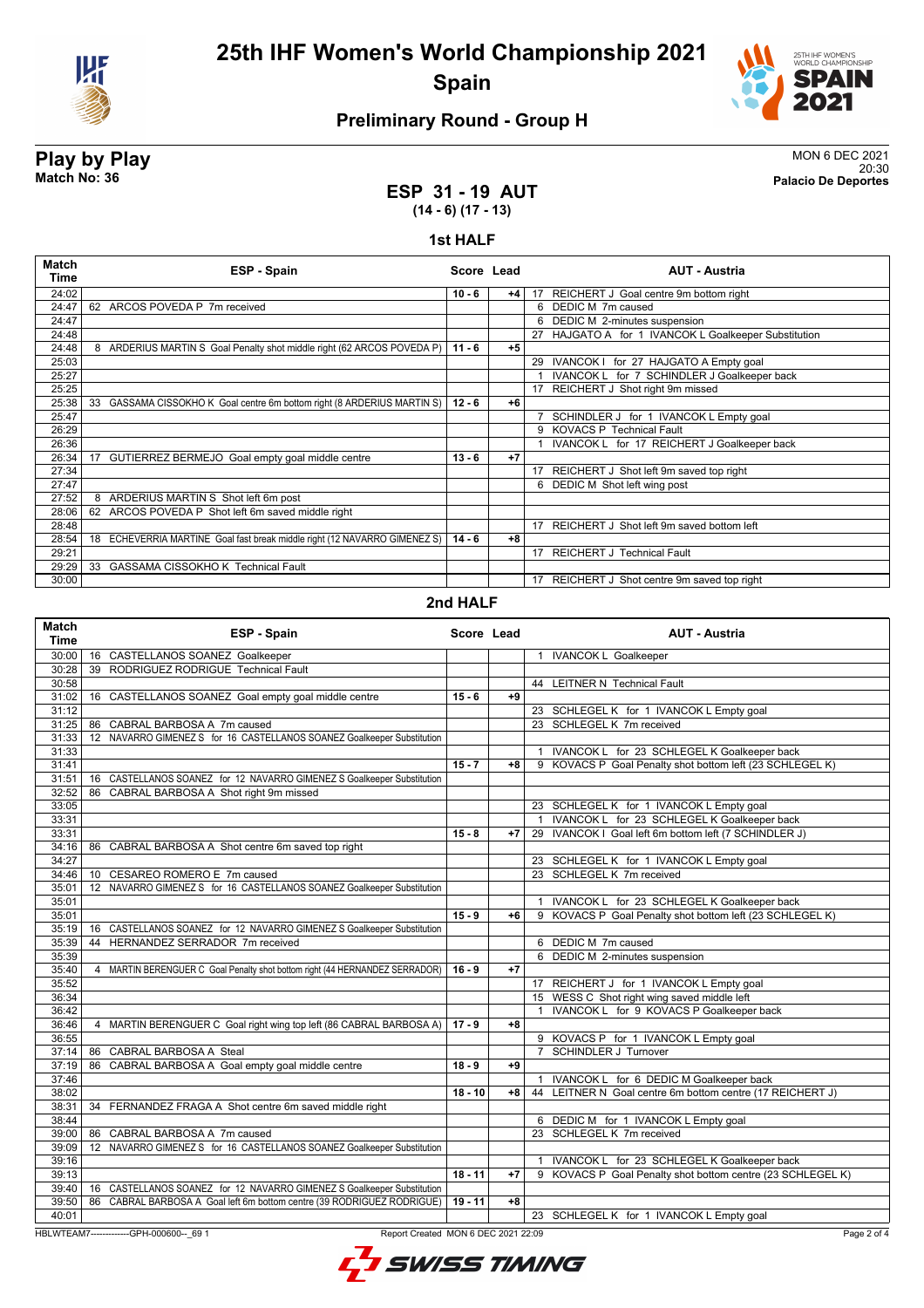



### **Preliminary Round - Group H**

# **Play by Play** MON 6 DEC 2021

20:30 **Match No: 36 Palacio De Deportes**

#### **ESP 31 - 19 AUT (14 - 6) (17 - 13)**

**2nd HALF**

| Match<br>Time  | ESP - Spain                                                                   | Score Lead |       | <b>AUT - Austria</b>                                                                           |
|----------------|-------------------------------------------------------------------------------|------------|-------|------------------------------------------------------------------------------------------------|
| 40:15          |                                                                               |            |       | 1 IVANCOK L for 23 SCHLEGEL K Goalkeeper back                                                  |
| 40:20          |                                                                               |            |       | 23 SCHLEGEL K for 1 IVANCOK L Empty goal                                                       |
| 40:21          |                                                                               |            |       | 9 KOVACS P Shot left wing saved bottom left                                                    |
| 40:34          |                                                                               |            |       | 1 IVANCOK L for 23 SCHLEGEL K Goalkeeper back                                                  |
| 40:30<br>40:54 |                                                                               |            |       | SCHINDLER J Shot centre 6m saved bottom centre<br>23 SCHLEGEL K for 1 IVANCOK L Empty goal     |
| 40:38          | 86 CABRAL BARBOSA A Goal empty goal middle centre (16 CASTELLANOS SOANEZ)     | $20 - 11$  | +9    |                                                                                                |
| 41:00          | LOPEZ JIMENEZ S 7m caused<br>30                                               |            |       | 23 SCHLEGEL K 7m received                                                                      |
| 41:14          |                                                                               |            |       | 1 IVANCOK L for 23 SCHLEGEL K Goalkeeper back                                                  |
| 41:14          |                                                                               | $20 - 12$  | $+8$  | 9 KOVACS P Goal Penalty shot bottom left (23 SCHLEGEL K)                                       |
| 41:45          | 4 MARTIN BERENGUER C Goal right wing bottom left (34 FERNANDEZ FRAGA A)       | $21 - 12$  | $+9$  |                                                                                                |
| 41:53          |                                                                               |            |       | 23 SCHLEGEL K for 1 IVANCOK L Empty goal                                                       |
| 42:11          |                                                                               |            |       | 1 IVANCOK L for 23 SCHLEGEL K Goalkeeper back                                                  |
| 42:11<br>42:42 |                                                                               |            |       | 11 TOMASINI F Shot right wing saved middle left                                                |
| 42:51          | 44 HERNANDEZ SERRADOR Technical Fault                                         | $21 - 13$  | +8    | 44 LEITNER N Goal centre 6m bottom left (29 IVANCOK I)                                         |
| 43:13          | 4 MARTIN BERENGUER C Goal right wing bottom left (34 FERNANDEZ FRAGA A)       | $22 - 13$  | $+9$  |                                                                                                |
| 43:22          |                                                                               |            |       | 23 SCHLEGEL K for 1 IVANCOK L Empty goal                                                       |
| 43:43          |                                                                               |            |       | 1 IVANCOK L for 23 SCHLEGEL K Goalkeeper back                                                  |
| 43:42          | 39 RODRIGUEZ RODRIGUE 7m caused                                               |            |       | 29 IVANCOK I 7m received                                                                       |
| 44:03          |                                                                               | $22 - 14$  | $+8$  | 9 KOVACS P Goal Penalty shot bottom right (29 IVANCOK I)                                       |
| 44:30          | 44 HERNANDEZ SERRADOR Goal centre 6m middle right (86 CABRAL BARBOSA A)       | $23 - 14$  | $+9$  |                                                                                                |
| 44:39          |                                                                               |            |       | 23 SCHLEGEL K for 1 IVANCOK L Empty goal                                                       |
| 44:53<br>44:56 |                                                                               |            |       | 23 SCHLEGEL K Technical Fault<br>1 IVANCOK L for 9 KOVACS P Goalkeeper back                    |
| 45:33          | 86 CABRAL BARBOSA A Shot left 9m saved middle right                           |            |       |                                                                                                |
| 45:48          |                                                                               |            |       | 9 KOVACS P for 1 IVANCOK L Empty goal                                                          |
| 45:54          |                                                                               |            |       | 29 IVANCOK I Shot left 6m saved bottom left                                                    |
| 46:17          | 4 MARTIN BERENGUER C Technical Fault                                          |            |       |                                                                                                |
| 46:26          |                                                                               |            |       | 1 IVANCOK L for 23 SCHLEGEL K Goalkeeper back                                                  |
| 46:25          |                                                                               | $23 - 15$  | $+8$  | 9 KOVACS P Goal centre 9m bottom centre (29 IVANCOK I)                                         |
| 46:32          | Team timeout                                                                  |            |       |                                                                                                |
| 46:32<br>46:53 | PRADES PONS J Warning (yellow card) bench punishment<br>86                    |            |       |                                                                                                |
| 47:03          | CABRAL BARBOSA A Shot breakthrough post                                       | $23 - 16$  | $+7$  | 44 LEITNER N Goal centre 6m bottom right (9 KOVACS P)                                          |
| 47:50          | 44 HERNANDEZ SERRADOR 7m received                                             |            |       | 9 KOVACS P 7m caused                                                                           |
| 48:01          | LOPEZ JIMENEZ S Goal Penalty shot bottom left (44 HERNANDEZ SERRADOR)<br>30   | $24 - 16$  | $+8$  |                                                                                                |
| 48:18          |                                                                               |            |       | 23 SCHLEGEL K for 1 IVANCOK L Empty goal                                                       |
| 48:35          | HERNANDEZ SERRADOR Steal<br>44                                                |            |       | 29 IVANCOK I Turnover                                                                          |
| 48:40          |                                                                               |            |       | IVANCOK L for 23 SCHLEGEL K Goalkeeper back<br>$\mathbf{1}$                                    |
| 49:23          | 4 MARTIN BERENGUER C Goal right wing top left (8 ARDERIUS MARTIN S)   25 - 16 |            | $+9$  |                                                                                                |
| 49:33<br>50:04 |                                                                               |            |       | 23 SCHLEGEL K for 1 IVANCOK L Empty goal<br>1 IVANCOK L for 23 SCHLEGEL K Goalkeeper back      |
| 50:06          |                                                                               |            |       | 9 KOVACS P Shot centre 9m saved bottom right                                                   |
| 50:21          |                                                                               |            |       | SCHINDLER J Shot centre 6m post<br>$7^{\circ}$                                                 |
| 50:26          |                                                                               |            |       | 44 LEITNER N Shot right 6m saved middle centre                                                 |
| 50:35          | 62 ARCOS POVEDA P Goal right 6m middle left (13 HERNANDEZ SELVA L)            | 26 - 16    | $+10$ |                                                                                                |
| 50:39          |                                                                               |            |       | 23 SCHLEGEL K for 1 IVANCOK L Empty goal                                                       |
| 50:39          |                                                                               |            |       | Team timeout                                                                                   |
| 50:59          |                                                                               |            |       | 29 IVANCOK I Technical Fault                                                                   |
| 51:02          |                                                                               |            |       | 1 IVANCOK L for 23 SCHLEGEL K Goalkeeper back                                                  |
| 52:02<br>52:11 | 13 HERNANDEZ SELVA L Shot centre 6m blocked<br>62 ARCOS POVEDA P 7m caused    |            |       | <b>SCHINDLER J Block</b><br>$\mathbf{7}$<br>IVANCOK I 7m received<br>29                        |
| 52:11          | 62<br>ARCOS POVEDA P 2-minutes suspension                                     |            |       |                                                                                                |
| 52:11          |                                                                               |            |       | KOVACS P Penalty shot saved bottom centre<br>9                                                 |
| 52:56          | 33<br>GASSAMA CISSOKHO K for 16 CASTELLANOS SOANEZ Empty goal                 |            |       |                                                                                                |
| 52:55          | ECHEVERRIA MARTINE 7m received<br>18                                          |            |       | 29 IVANCOK I 7m caused                                                                         |
| 52:55          |                                                                               |            |       | 29 IVANCOK   2-minutes suspension                                                              |
| 52:56          |                                                                               |            |       | 27 HAJGATO A for 1 IVANCOK L Goalkeeper Substitution                                           |
| 52:56          | 13 HERNANDEZ SELVA L Goal Penalty shot top left (18 ECHEVERRIA MARTINE)       | 27 - 16    | $+11$ |                                                                                                |
| 53:13<br>53:30 |                                                                               |            |       | 17 REICHERT J for 27 HAJGATO A Empty goal<br>HAJGATO A for 17 REICHERT J Goalkeeper back<br>27 |
| 53:28          |                                                                               | $27 - 17$  | $+10$ | SCHINDLER J Goal left 6m top centre (9 KOVACS P)                                               |
| 54:08          | 16 CASTELLANOS SOANEZ for 39 RODRIGUEZ RODRIGUE Goalkeeper back               |            |       |                                                                                                |
| 54:05          | GASSAMA CISSOKHO K Technical Fault<br>33                                      |            |       |                                                                                                |
| 54:11          |                                                                               |            |       | 9 KOVACS P Shot empty goal post                                                                |
| 54:50          | 62 ARCOS POVEDA P Goal right 6m middle left (8 ARDERIUS MARTIN S)             | 28 - 17    | $+11$ |                                                                                                |
| 55:07          |                                                                               |            |       | 23 SCHLEGEL K for 27 HAJGATO A Empty goal                                                      |

HBLWTEAM7-------------GPH-000600--\_69 1 Report Created MON 6 DEC 2021 22:09